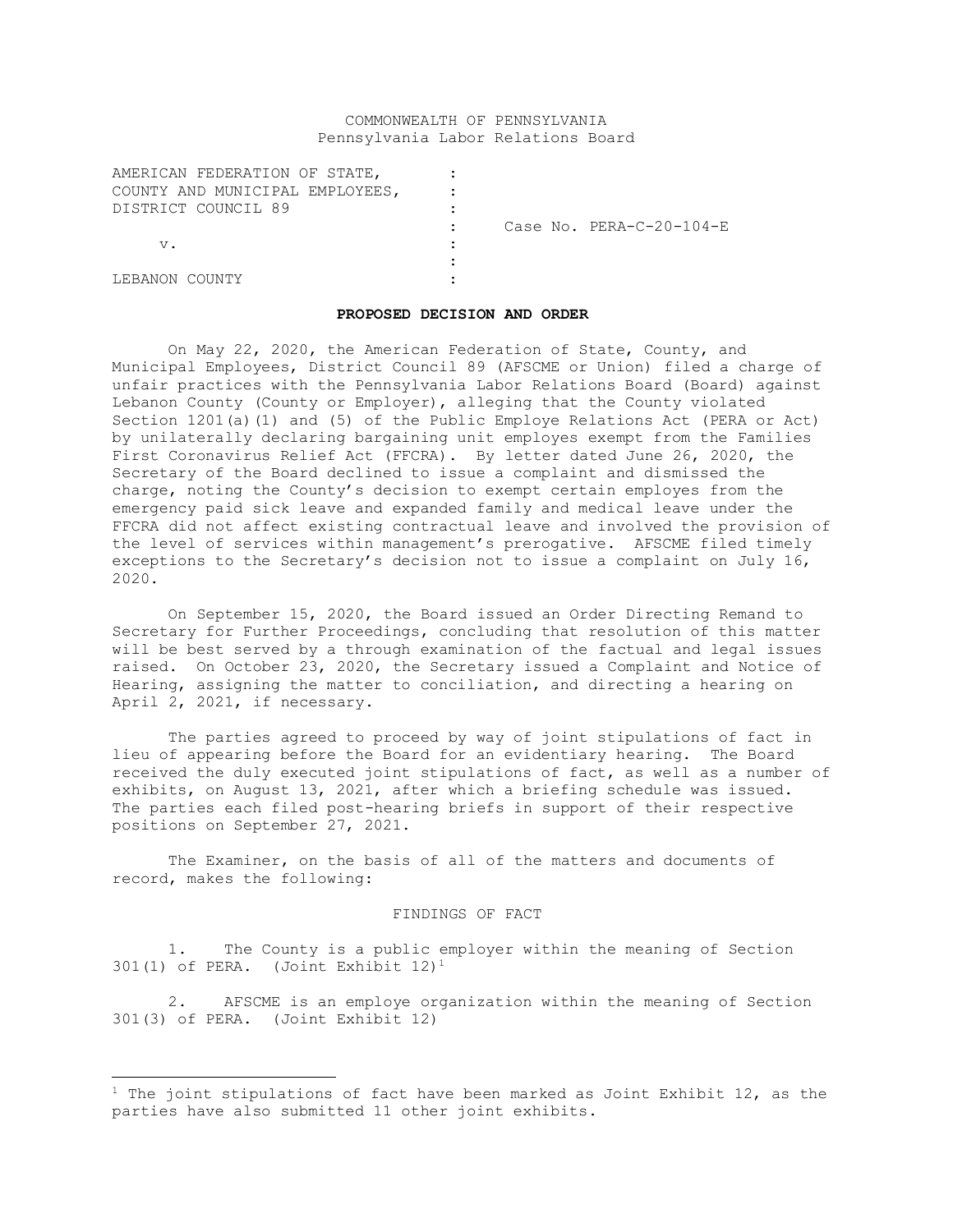3. AFSCME is the exclusive bargaining agent for a unit of Corrections Officers at the County Prison. (Joint Exhibit 12)

4. On or about March 18, 2020, the Families First Coronavirus Relief Act (FFCRA) was signed into law. (Joint Exhibit 12)

The FFCRA provided two kinds of paid leave benefits for eligible employes of certain "employers" as the term is defined within each Act, known as the Emergency Paid Sick Leave Act (EPSLA) and the Expanded Family Medical Leave Act (EFMLA). (Joint Exhibit 12)

6. The County is an "employer" under both the EPSLA and the EFMLA. (Joint Exhibit 12)

7. EPSLA provisions required employers to provide eligible employes with up to 80 hours or 10 days of paid time off to use for a "qualifying reason" prior to using their own available paid leave benefits. (Joint Exhibit 12)

8. A "qualifying reason" for paid leave under the EPSLA exists in the following circumstances: (a) the employe was quarantined pursuant to Federal, State, or local government order or advice of a health care provider; (b) the employe was experiencing COVID-19 symptoms and seeking a medical diagnosis; (c) the employe had a bona fide need to care for an individual subject to quarantine pursuant to Federal, State, or local government order or advice of a health care provider; (d) the employe had a bona fide need to care for a child under 18 years of age whose school or child care provider is closed or unavailable for reasons related to COVID-19; and/or (e) the employe was experiencing a substantially similar condition as specified by the Secretary of Health and Human Services, in consultation with the Secretaries of the Treasury and Labor. (Joint Exhibit 12)

9. EFMLA provisions amended the Federal Family and Medical Leave Act (FMLA) to require employers to provide certain additional amounts of paid time off to employes who were unable to work due to a bona fide need for leave to care for a child whose school or child care provider was closed or unavailable for reasons related to COVID-19. (Joint Exhibit 12)

10. Under the EPSLA and EFMLA, a covered employer may exclude "health care providers" or "emergency responders" from the paid leave benefit. (Joint Exhibit 12)

11. An "emergency responder" under the regulations is defined as anyone necessary for the provision of transport, care, healthcare, comfort and nutrition of such patients, or otherwise needed for the response to COVID-19. This includes, but is not limited to military or national guard, law enforcement officers, correctional institution personnel, fire fighters, emergency medical services personnel, physicians, nurses, public health personnel, emergency medical technicians, paramedics, emergency management personnel, 911 operators, child welfare workers and service providers, public works personnel, and persons with skills or training in operating specialized equipment or other skills needed to provide aid in a declared emergency, as well as individuals who work for such facilities employing these individuals and whose work is necessary to maintain the operation of the facility. (Joint Exhibit 12)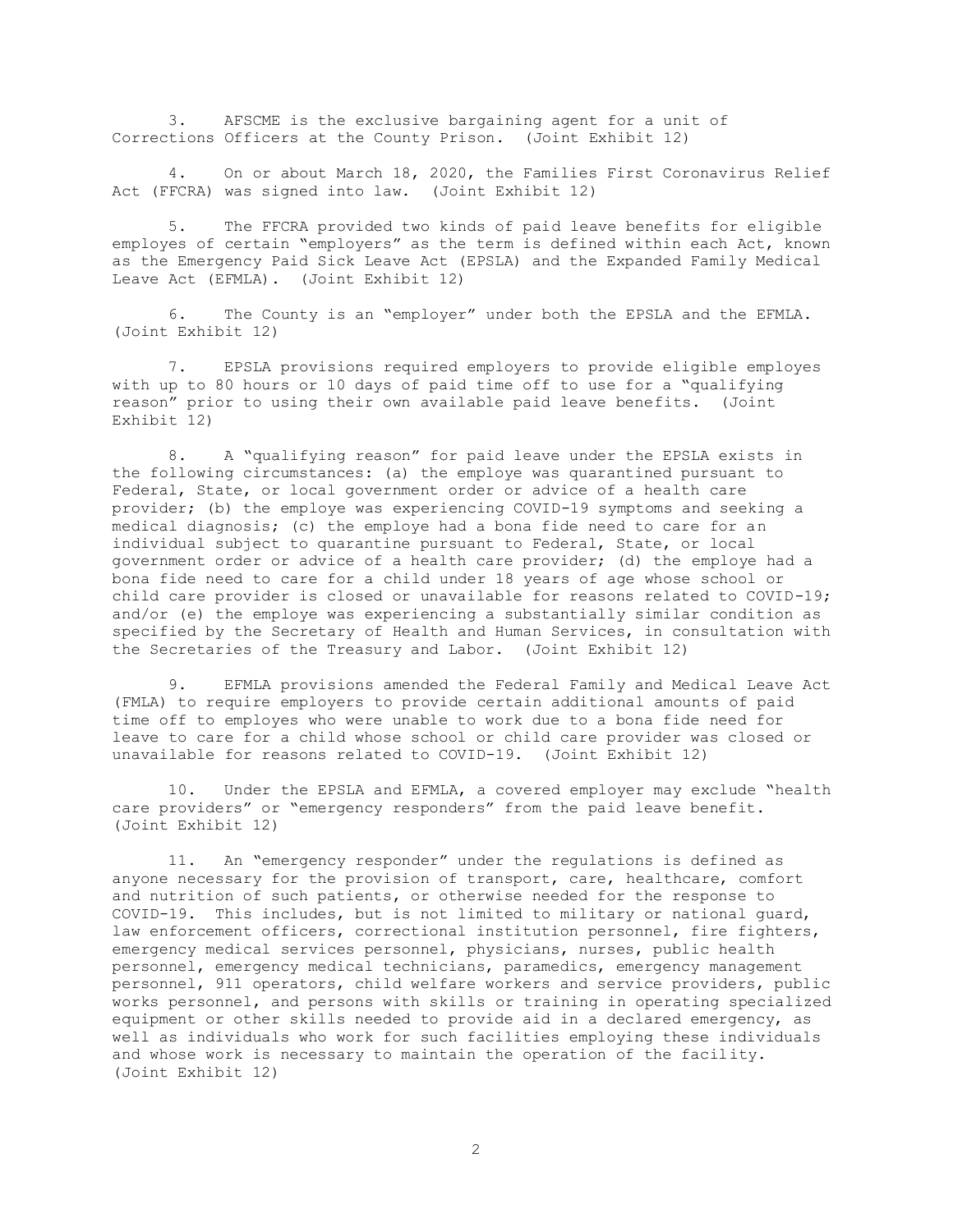12. The benefits under the EPSLA and EFMLA were effective from April 1 through December 31, 2020. (Joint Exhibit 12)

13. The County excluded all employes who fell under the definition of "emergency responders." This included all employes of the Lebanon County Correctional Facility, all employes of the Department of Emergency Services, all employes of Renova Center, all employes of the Sheriff's Department, all employes of the Probation Department, all employes of the Children and Youth Services Department, and all County Detectives. (Joint Exhibit 12)

14. When AFSCME sought to bargain over the exclusion of Corrections Officers from the paid leave benefits under the EPSLA and the EFMLA, the County engaged in two telephone conference negotiation sessions on April 14 and April 22, 2020 with AFSCME. Present on behalf of AFSCME were District Council 89 Staff Representative Andrew Kozlosky and District Council 89 Director Steve Mullen. Present on behalf of the County were Michelle Edris, Director of Human Resources, and Warden Robert Karnes, along with the County's Labor and Employment Solicitor, Peggy Morcom. (Joint Exhibit 12)

15. Following each meeting, the Director of Human Resources discussed AFSCME's concerns and demand for benefits with the County Commissioners. The County Commissioners chose to maintain their original position that "emergency responders," which included Correctional Officers, would remain ineligible for EPSLA and EFMLA benefits. The County forwarded emails to Kozlosky indicating the same. (Joint Exhibit 8, 10, 12)

16. On March 19, 2020, the County issued a memo to all employes regarding the FFCRA. (Joint Exhibit 1, 12)

17. On April 16, 2020, the County issued a notice to all County employes concerning the EPSLA, with an effective date of April 1, 2020. (Joint Exhibit 2, 12)

18. On July 20, 2020, the County issued COVID-19 Pandemic Travel Restrictions Guidelines/Procedure. (Joint Exhibit 3, 12)

19. On October 5, 2020, the County issued Modified COVID-19 Pandemic Travel Restrictions Guidelines/Procedures to all employes. (Joint Exhibit 4, 12)

20. On December 7, 2020, the County issued COVID-19 Pandemic Updated Quarantine/Isolation/Exposure Guidelines. (Joint Exhibit 5, 12)

21. On January 1, 2021, the County issued a memorandum to all employes concerning the expiration of FFCRA paid leave. (Joint Exhibit 6, 12)

22. On March 8, 2021, the County issued Modified COVID-19 Pandemic Travel Restrictions Guidelines/Procedures. (Joint Exhibit 7, 12)

23. From April 1 through December 31, 2020, AFSCME bargaining unit employes maintained their benefits and rights as set forth under the Family Medical Leave Act, the Americans with Disabilities Act, and the collective bargaining agreement (CBA) between AFSCME and the County. (Joint Exhibit 12)

24. From April 1 through December 31, 2020, Corrections Officers who were out of work as a result of reasons related to COVID-19 were permitted to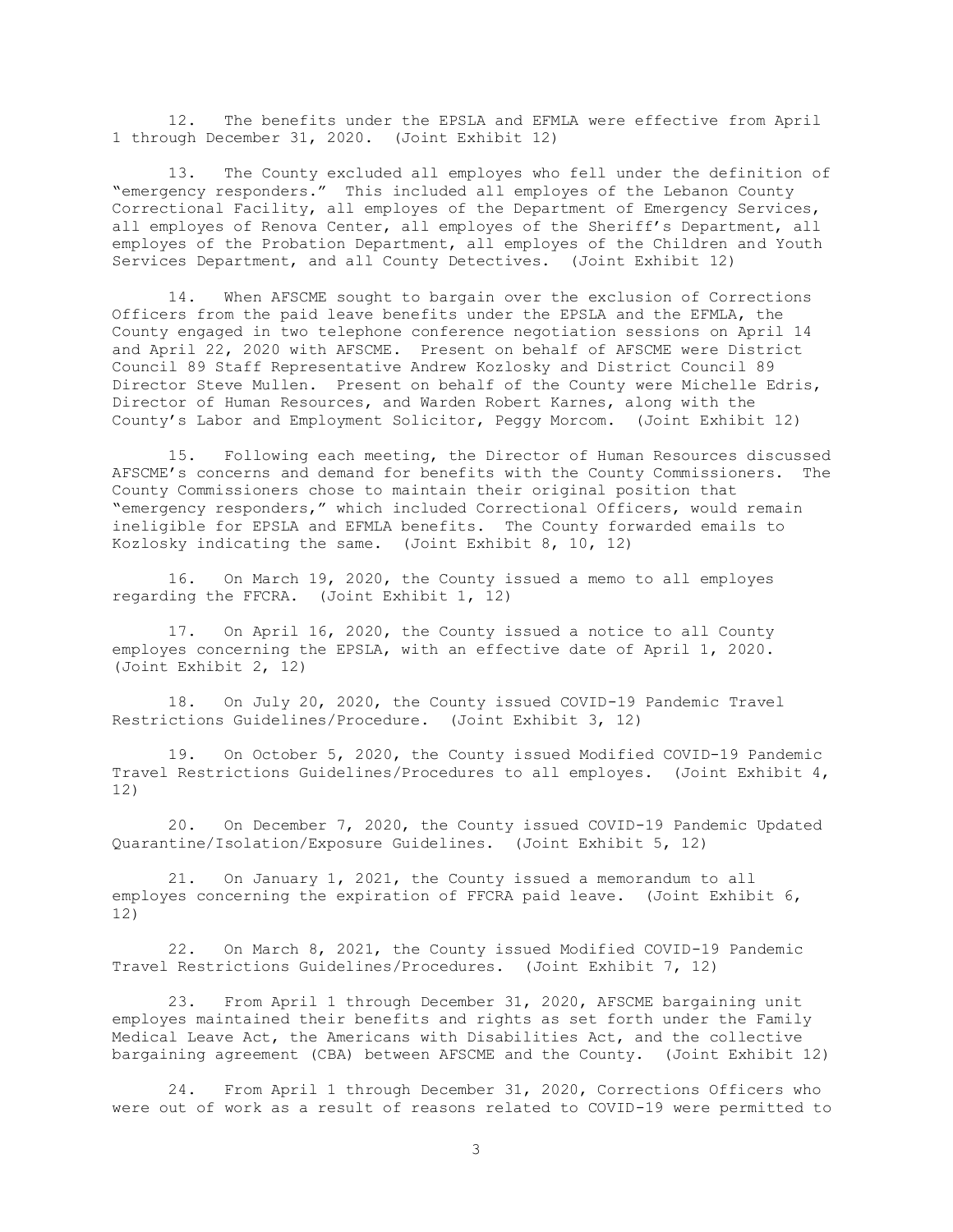use their accrued paid time off, i.e. vacation, sick leave, family sick leave, family medical leave, leave of absence, or they could choose to take unpaid leave, and file for unemployment compensation benefits under the Pennsylvania Unemployment Compensation Law. (Joint Exhibit 12)

25. During the April 14, 2020 telephone conference between AFSCME and the County, AFSCME demanded hazard pay of an additional \$6.00 per hour across the board for working Corrections Officers and an additional \$40.00 bonus for every eight hours of overtime worked, in addition to the demand for benefits under the FFCRA. (Joint Exhibit 12)

26. On April 16, 2020, AFSCME was informed via email that the Union's demands were relayed to the County Commissioners and that the Commissioners had rejected the same. (Joint Exhibit 8, 12)

27. AFSCME requested a second bargaining session, which ensued on April 22, 2020. During that session, the County provided specifics for its rejection of the Union's demands. AFSCME reiterated its demands. (Joint Exhibit 12)

28. During the April 22, 2020 session, the County provided AFSCME with the following specific reasons for denying the request for hazard pay: (a) all Correctional Officers are advised at the time of interview and again at the time of hire that they are considered essential employes of the County, and have the potential of being involved in or exposed to physical violence and communicable diseases, including but not limited to HIV, MERSA, Tuberculosis, Hepatitis, and other blood borne pathogens, etc.; (b) past practice – Correctional Officers worked during the H1N1 outbreak, Hurricane Agnes flooding of 1972, flooding of 2011, as well as other riots and emergency situations, without hazard pay; and (c) in 2018, the County unilaterally revamped the salary chart in an effort to retain Correctional Officers which resulted in substantial pay increases for all Correctional Officers. (Joint Exhibit 12)

29. By email dated April 22, 2020, AFSCME representative Andrew Kozlosky indicated, in relevant part, the following to the County's Director of Human Resources, Michelle Edris:

As a follow up to our conference call.

The County is choosing to exempt the Prison Guards from the FFCRA, which would allow employees to financial compensation through this Federal Law

The County is refusing to discuss any hazard pay due to the increase in wages put into effect in 2019 due to recruitment and retention issues

The County is making an employee use their [sic] own leave if infected with COVID-19 or being made to quarantine...

(Joint Exhibit 9, 12)

30. By email dated April 29, 2020, the County provided the following response, which addresses the corresponding three paragraphs of AFSCME's April 22, 2020 email, in relevant part, to Kozlosky: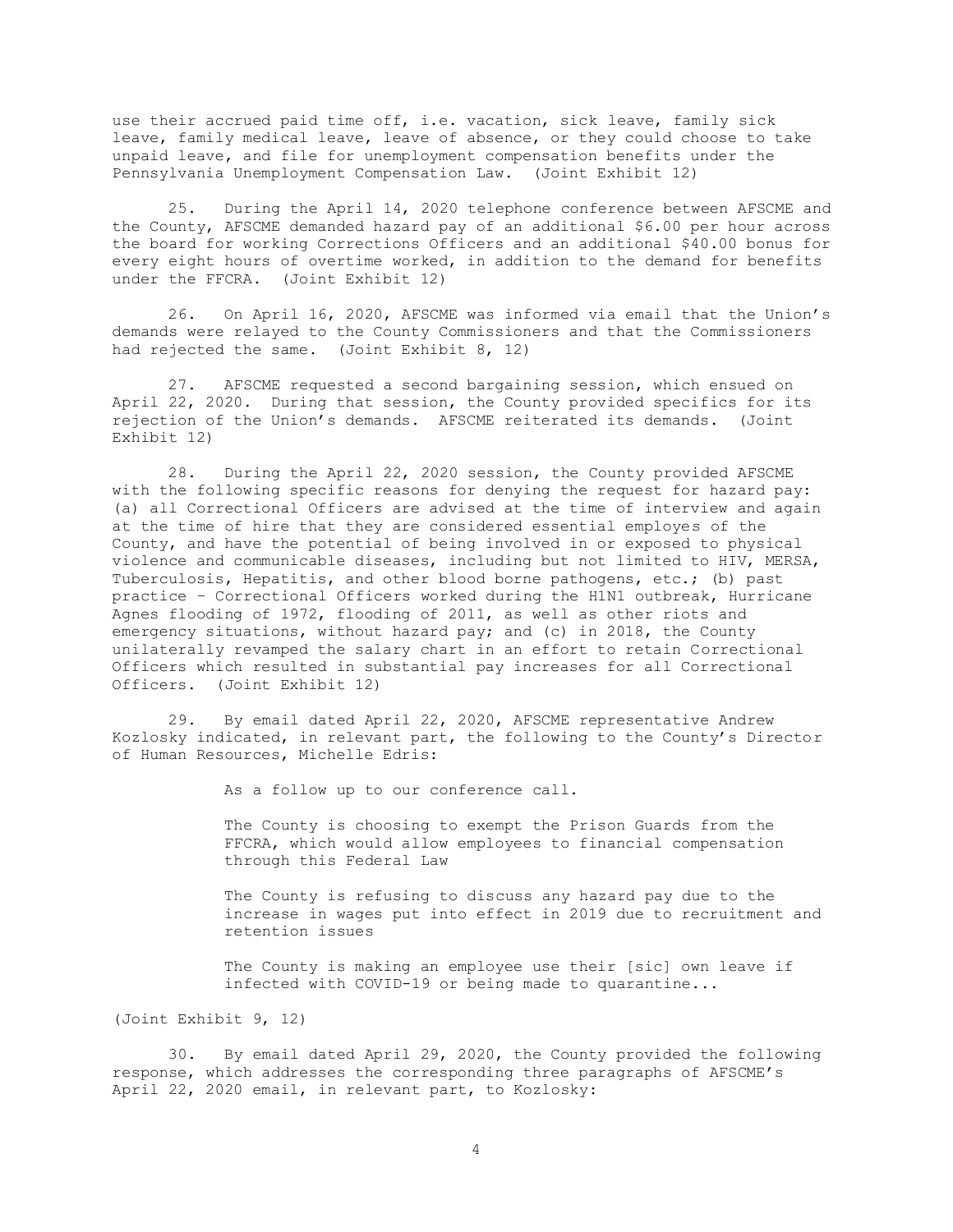Section 826.30(c) healthcare providers and emergency responders may be excluded by the [FFCRA]. Section 826.30(c)(2) defines "emergency responders" as "correctional institutional personnel" and "individuals who work for such facilities employing these individuals and whose work is necessary to maintain the operation of the facility." Accordingly, the County is excluding all employees who work at LCCF, not just union members.  $\setminus$ 

This statement is wholly inaccurate and a blatant disregard of the meetings that we conducted at this juncture. More specifically, bargaining meetings were held via telephone conference on 4/14 and 4/22/20. On 4/14/20, Management learned of the union's demands, where we indicated that it would be discussed with the County Commissioners. During the 4/22/20 meeting, the union was provided a detailed response as to the County's position.

Employees who are considered healthcare workers, emergency first responders, or those who work for a County facility employing these individuals and whose work is necessary to maintain the operation of the facility may use their own paid sick leave or the employee may take unpaid leave. Additionally, employees who are diagnosed with COVID-19 may apply for Family Medical Leave under the Family Medical Leave Act. Generally, such leave is unpaid. However, our policy provides that the employee may use sick, vacation, and personal days in lieu of unpaid time.

(Joint Exhibit 10, 12)

31. Some Correctional Officers missed time from work as a result of the following: child positive COVID-19; tested for COVID-19; sent home from work exhibiting COVID-19 symptoms; father tested for COVID-19; girlfriend tested for COVID-19; and husband and son tested for COVID-19. (Joint Exhibit 11, 12)

32. Some employes were out of work on multiple separate occasions, which were reported by the employes as COVID-19 related. (Joint Exhibit 11, 12)

# DISCUSSION

AFSCME's charge alleges that the County violated Section 1201(a)(1) and (5) of PERA<sup>2</sup> by unilaterally declaring bargaining unit employes exempt from the FFCRA. Specifically, AFSCME contends that, while the FFCRA was new in 2020, the Board has long held that a public employer is required to bargain over its exercise of discretion related to a statutory leave benefit. The County, on the other hand, maintains that the charge should be dismissed because the County simply exercised its managerial rights related to providing services to the public during a global pandemic in alignment with

<sup>&</sup>lt;sup>2</sup> Section 1201(a) of PERA provides that "[p]ublic employers, their agents or representatives are prohibited from: (1) Interfering, restraining or coercing employes in the exercise of the rights guaranteed in Article IV of this act...(5) Refusing to bargain collectively in good faith with an employe representative which is the exclusive representative of employes in an appropriate unit, including but not limited to the discussing of grievances with the exclusive representative. 43 P.S. § 1101.1201.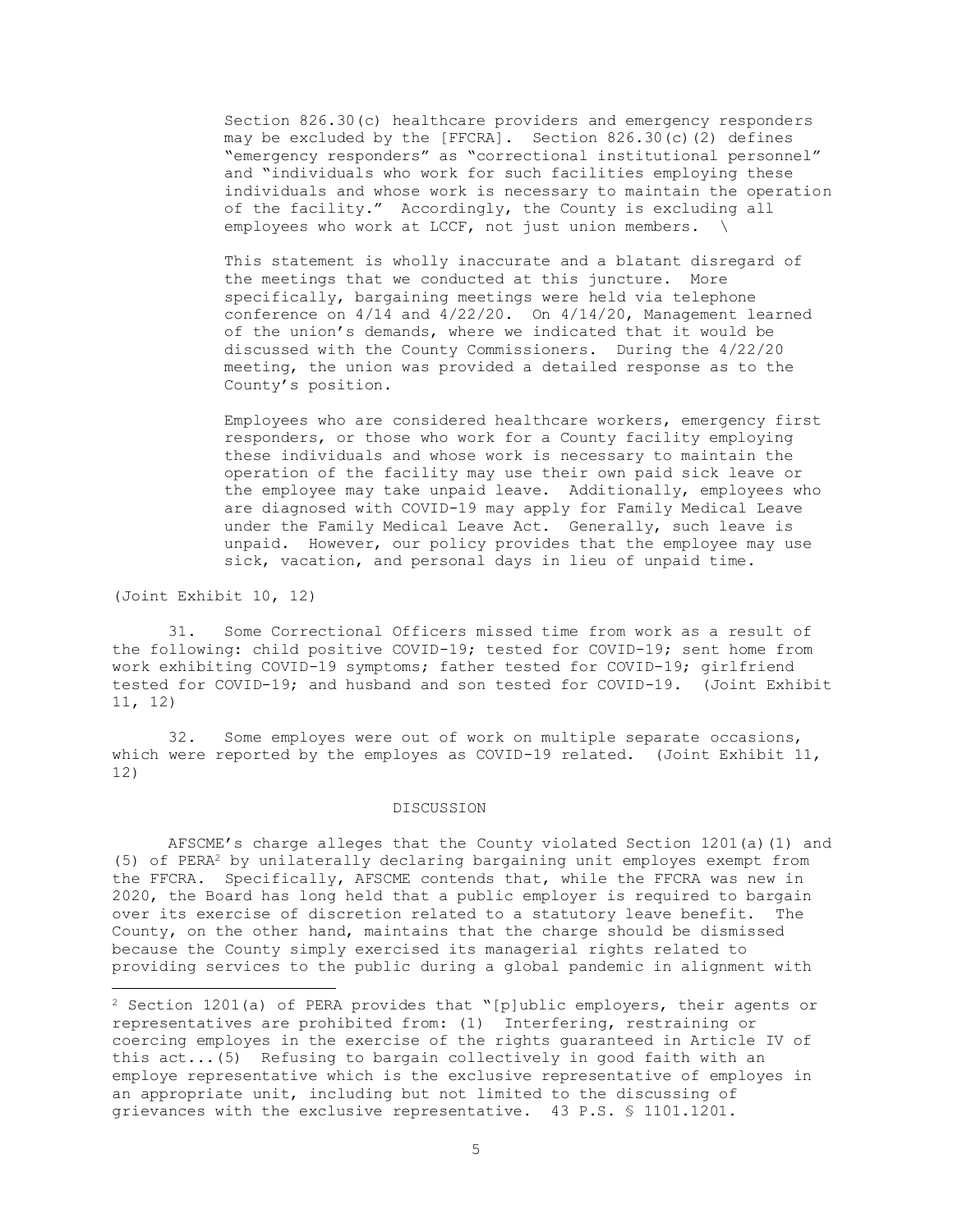the discretionary authority evident in the statute and corresponding regulations. The County also argues that the charge should be dismissed because there has been no unilateral change to employe terms and conditions of employment.

In PLRB v. State College Area School District, 337 A.2d 262 (Pa. 1975), the Pennsylvania Supreme Court opined as follows:

> [W]hen an item of dispute is a matter of fundamental concern to the employes' interest in wages, hours, and other terms and conditions of employment, it is not removed as a matter subject to good faith bargaining under Section 701 simply because it may touch upon basic policy. It is the duty of the Board in the first instance and the Courts thereafter to determine whether the impact of the issue on the interest of the employe in wages, hours and terms and conditions of employment outweighs its probable effect on the basic policy of the system as a whole. If it is determined that the matter is one of inherent managerial policy but does affect wages, hours, and terms and conditions of employment, the public employer shall be required to meet and discuss such subject upon request by the public employes' representative pursuant to Section 702.

Id. at 268. The complainant in an unfair practices proceeding has the burden of proving the charges alleged. St. Joseph's Hospital v. PLRB, 373 A.2d 1069 (Pa. 1977). The Board will find an employer in violation of its bargaining obligation enforceable under Section 1201(a)(1) and (5) of the Act if the employer unilaterally changes a mandatory subject of bargaining. PLRB v. Mars Area School District, 389 A.2d 1073 (Pa. 1978). If, however, the employer changes a matter of inherent managerial policy under Section 702 of the Act, then no refusal to bargain may be found. State College, supra.<sup>3</sup>

It is well settled that the Board properly relies on precedent to determine whether a matter constitutes a mandatory subject of bargaining rather than reinventing the wheel by applying the State College balancing test to arrive at the same result as the established precedent. PSCOA v. Commonwealth of Pennsylvania Dept. of Corrections, Waynesburg SCI, 33 PPER 1 33178 (Final Order, 2002); Pennsylvania State Corrections Officers Ass'n v. Commonwealth of Pennsylvania, Dept. of Corrections, Fayette SCI, 35 PPER 58 (Proposed Decision and Order, 2004) citing Teamsters Local 77 & 250 v. PLRB, 786 A.2d 299 (Pa. Cmwlth. 2001). Although the decision regarding the negotiability of a particular subject is in part fact driven, once the Board has conducted this analysis the result is precedential for future cases on the same or similar facts. Fayette SCI, *supra.* Of course, where a party introduces new or different facts that may alter the weight the matter at issue bears on the interests of the parties, additional analysis may be warranted. The burden is on the party requesting departure from established precedent to demonstrate on the record facts warranting such a departure. *Id.* (citing Wilkes-Barre Police Benevolent Ass'n v. City of Wilkes-Barre, 33 PPER 1 33087 (Final Order, 2002). Although Wilkes Barre is a case arising

<sup>3</sup> Section 702 of the Act provides that "[p]ublic employers shall not be required to bargain over matters of inherent managerial policy, which shall include but shall not be limited to such areas of discretion or policy as the functions and programs of the public employer, standards of services, its overall budget, utilization of technology, the organizational structure and selection and direction of personnel...43 P.S. § 1101.702.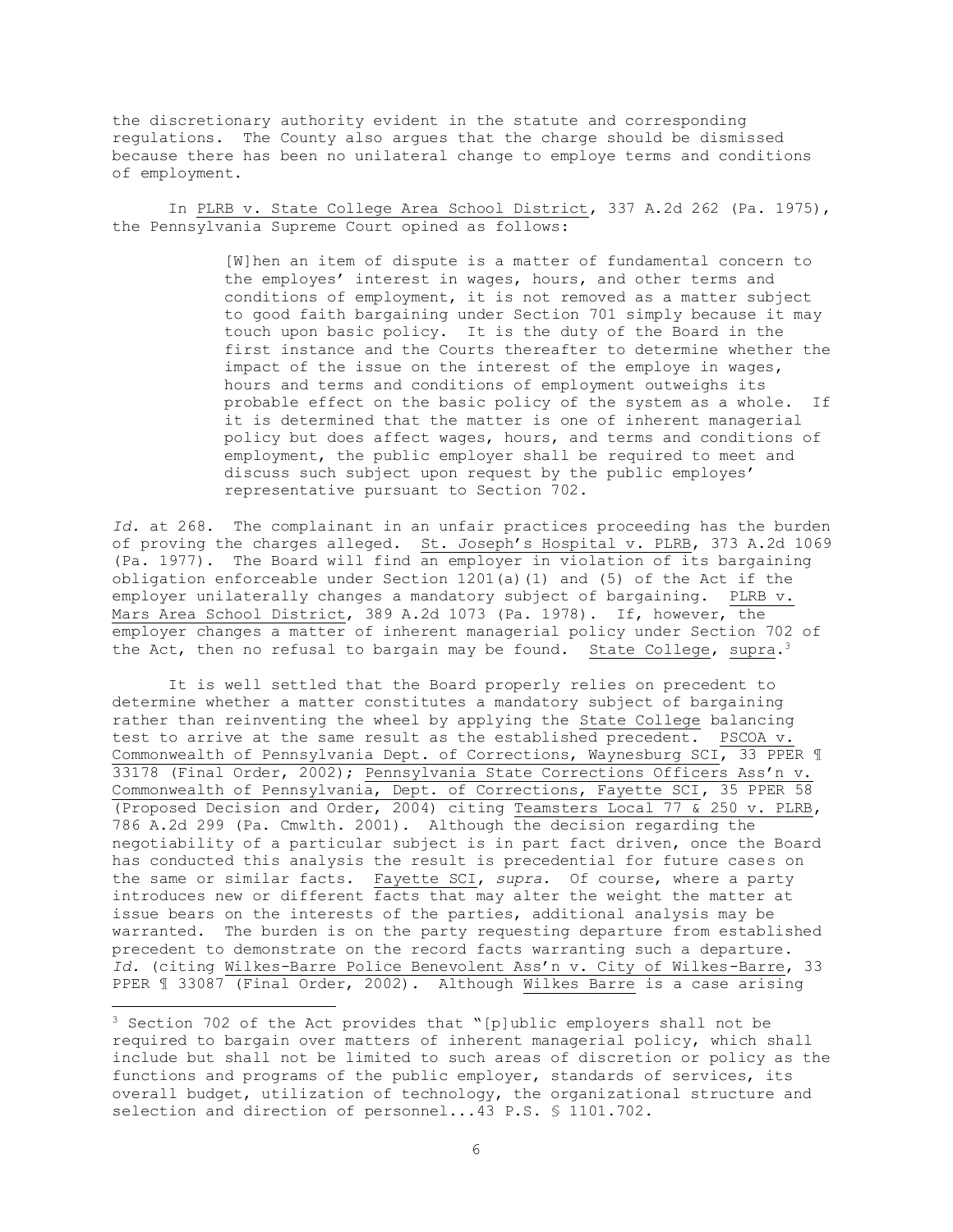under Act 111, the same principle applies under PERA where a similar balancing or weighing of interest occurs under the State College test for determining whether a bargaining duty applies. PSCOA v. Commonwealth of Pennsylvania Dept. of Corrections, Waynesburg SCI, 33 PPER ¶ 33178 (Final Order, 2002); Fayette, SCI.

In this case, AFSCME cites scores of Board cases for the proposition that paid leave benefits are a mandatory subject of bargaining. Likewise, AFSCME points to the discretionary provision in the FFCRA permitting, but not requiring, an employer of an emergency responder to elect to exclude such employe from the paid leave provisions of the FFCRA. In this regard, AFSCME relies on the Board's decision in Officers of Towamencin Township Police Dept. v. Towamencin Township, 52 PPER 75 (Final Order, 2020) for the rule that discretionary provisions of the FMLA must be bargained. However, AFSCME's reliance on this line of Board cases is misplaced here.

While AFSCME is correct that paid leave benefits and the discretionary provisions of a statute are ordinarily regarded as mandatory subjects of bargaining, the record here shows that there are new or different facts which alter the weight the matter at issue bears on the interests of the parties, warranting additional analysis and departure from established precedent. Indeed, the record here demonstrates that the Federal government enacted the FFCRA in response to the deadly global pandemic in March 2020 to allow for additional leave benefits for reasons related to COVID-19 and permitted covered employers to exempt certain emergency responders from those requirements. The County, in this case, elected to exclude the corrections officers, as emergency responders, because those employes were on the frontlines of public safety and were responsible for the care, custody, and control of incarcerated individuals. As the County points out in its posthearing brief, the County did so to maintain essential public services and ensure safety during the pandemic since the Lebanon County Correctional Facility is a 24/7 operation. As previously set forth above, the County is not required to bargain over matters of inherent managerial policy, such as its standards of services, pursuant to Section 702 of PERA. Thus, while the potential paid leave benefits of the FFCRA would certainly impact employe terms and conditions of employment, the employe interests are significantly outweighed by the County's interests in continuing to provide critical and essential public services during a sweeping worldwide emergency.

In any event, the charge must also fail because the record shows that there has not been any change to employe terms and conditions of employment. To that end, the parties stipulated that from April 1 through December 31, 2020, AFSCME bargaining unit employes maintained their benefits and rights as set forth under the CBA between AFSCME and the County, as well as the Family Medical Leave Act and the Americans with Disabilities Act. Similarly, the parties also stipulated that from April 1 to December 31, 2020, corrections officers who were out of work for reasons related to COVID-19 were permitted to use their contractual leave. As such, AFSCME has not sustained its burden of establishing any change to the status quo. For this reason, the charge must also be dismissed.

Despite this record evidence, AFSCME nevertheless contends that the County still failed to satisfy its bargaining obligation by pointing to the two negotiation sessions between the parties on April 14 and April 22, 2020. However, the National Labor Relations Board General Counsel issued an Advice Memo regarding the COVID-19 pandemic in Memphis Ready Mix (Case 15-CA-259794) on July 31, 2020, indicating that a party to a collective bargaining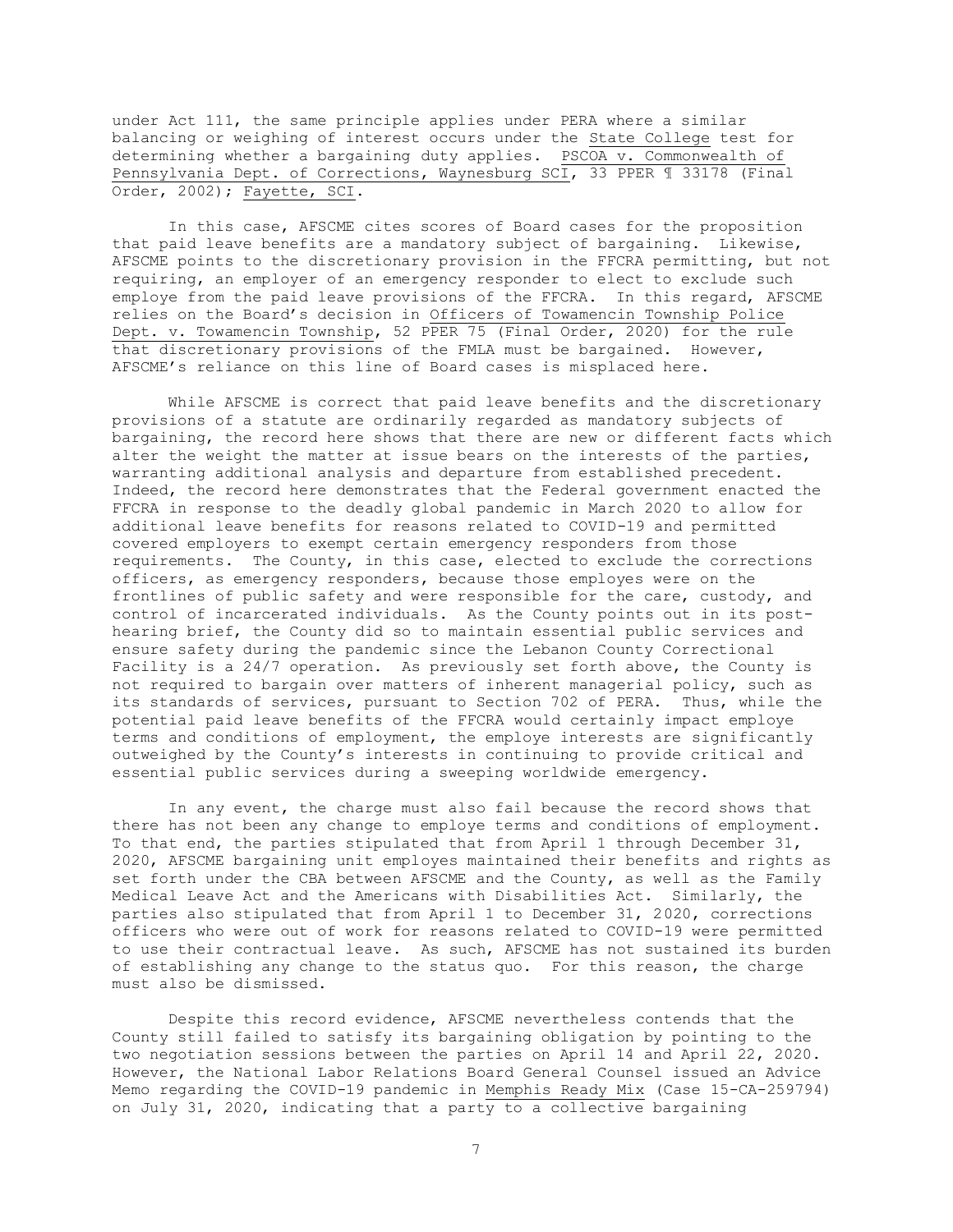agreement is under no obligation to bargain over issues covered by the contract for the life of the agreement, citing to Connecticut Power Co., 271 NLRB 766 (1984). Indeed, this Board has relied on similar reasoning in adopting the contractual privilege defense to a charge of unfair practices. When the parties' contract contains provisions concerning the subjects in dispute, the employer may establish that it discharged its bargaining obligations by showing that it had a sound arguable basis for its interpretation of those provisions. Hatfield Township, 18 PPER 18226 (Final Order 1987). As set forth above, the record shows that AFSCME bargaining unit employes maintained their benefits and rights as set forth under the CBA and that corrections officers who were out of work for reasons related to COVID-19 were permitted to use their contractual leave. The only logical inference that may be drawn from the factual stipulations is that the CBA between AFSCME and the County does, in fact, cover employe leave. Therefore, the County did not have any duty to bargain with AFSCME regarding leave entitlement for the life of the contract, and the charge must be dismissed.

Finally, AFSCME alleged in its charge that the County also violated the Act by refusing to bargain the impact of its decision to exempt the corrections officers from the FFCRA. However, AFSCME did not raise this issue in its post-hearing brief, and as a result, this issue is waived. Accordingly, the charge will be dismissed in its entirety.

#### **CONCLUSIONS**

The Examiner, therefore, after due consideration of the foregoing and the record as a whole, concludes and finds as follows:

 1. The County is a public employer within the meaning of Section 301(1) of PERA.

 2. AFSCME is an employe organization within the meaning of Section 301(3) of PERA.

3. The Board has jurisdiction over the parties hereto.

 4. The County has not committed unfair practices in violation of Section 1201(a)(1) or (5) of PERA.

## **ORDER**

In view of the foregoing and in order to effectuate the policies of the Public Employe Relations Act, the Examiner

#### **HEREBY ORDERS AND DIRECTS**

that the complaint is rescinded, and the charge is dismissed.

### **IT IS HEREBY FURTHER ORDERED AND DIRECTED**

that in the absence of any exceptions filed with the Board pursuant to 34 Pa. Code § 95.98(a) within twenty days of the date hereof, this decision and order shall be final.